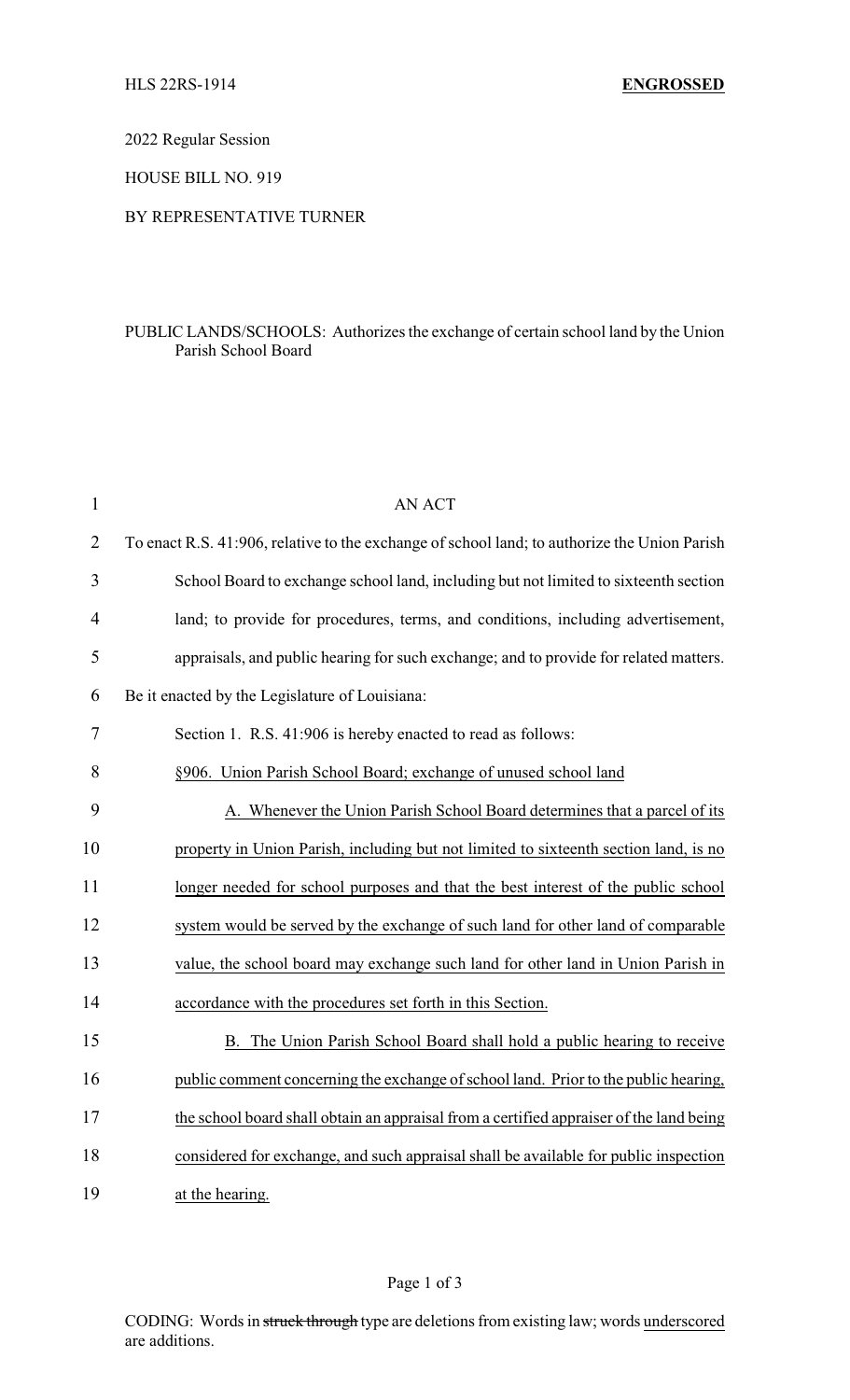| $\mathbf{1}$   | C. The school board shall provide notice of the public hearing and notice of              |
|----------------|-------------------------------------------------------------------------------------------|
| $\overline{2}$ | its intent to consider the exchange of land as well as a brief description of both        |
| 3              | parcels of land by advertisement in the official journal of Union Parish on at least      |
| $\overline{4}$ | three separate days at least thirty days prior to the date on which the hearing is held.  |
| 5              | D. After such hearing and after giving due consideration to any public                    |
| 6              | comment, the school board may, at a regularly scheduled meeting, authorize the            |
| $\overline{7}$ | exchange of land provided that a majority of the elected membership of the school         |
| 8              | board determines that the exchange is for a valid purpose, is in the best interest of the |
| 9              | school board, and that the lands to be exchanged are of comparable value.                 |
| 10             | E. The powers and rights conferred by this Section shall be in addition to the            |
| 11             | powers and rights conferred by any other general or special law. This Section does        |
| 12             | and shall be construed to provide a complete and additional method for the exchange       |
| 13             | of unused school land, including but not limited to sixteenth section land, by the        |
| 14             | school board. No proceeding, notice, or approval shall be required for the exchange       |
| 15             | of unused school land by the school board, except as provided in this Section. The        |
| 16             | provisions of this Section shall be liberally construed for the accomplishment of its     |
| 17             | purposes.                                                                                 |

## DIGEST

The digest printed below was prepared by House Legislative Services. It constitutes no part of the legislative instrument. The keyword, one-liner, abstract, and digest do not constitute part of the law or proof or indicia of legislative intent. [R.S. 1:13(B) and 24:177(E)]

| HB 919 Engrossed | 2022 Regular Session | Turner |
|------------------|----------------------|--------|
|                  |                      |        |

**Abstract:** Authorizes the Union Parish School Board to exchange unused school land and provides for procedures and conditions.

Proposed law authorizes the Union Parish School Board to exchange unused school land, including sixteenth section land, for other land in Union Parish in accordance with proposed law procedures and conditions.

Proposed law requires:

- (1) Public hearing and notice of such hearing.
- (2) Appraisal of land being considered for exchange.
- (3) A vote of a majority of the elected membership of the school board at a regularly scheduled hearing to authorize an exchange of land and determine the exchange of

CODING: Words in struck through type are deletions from existing law; words underscored are additions.